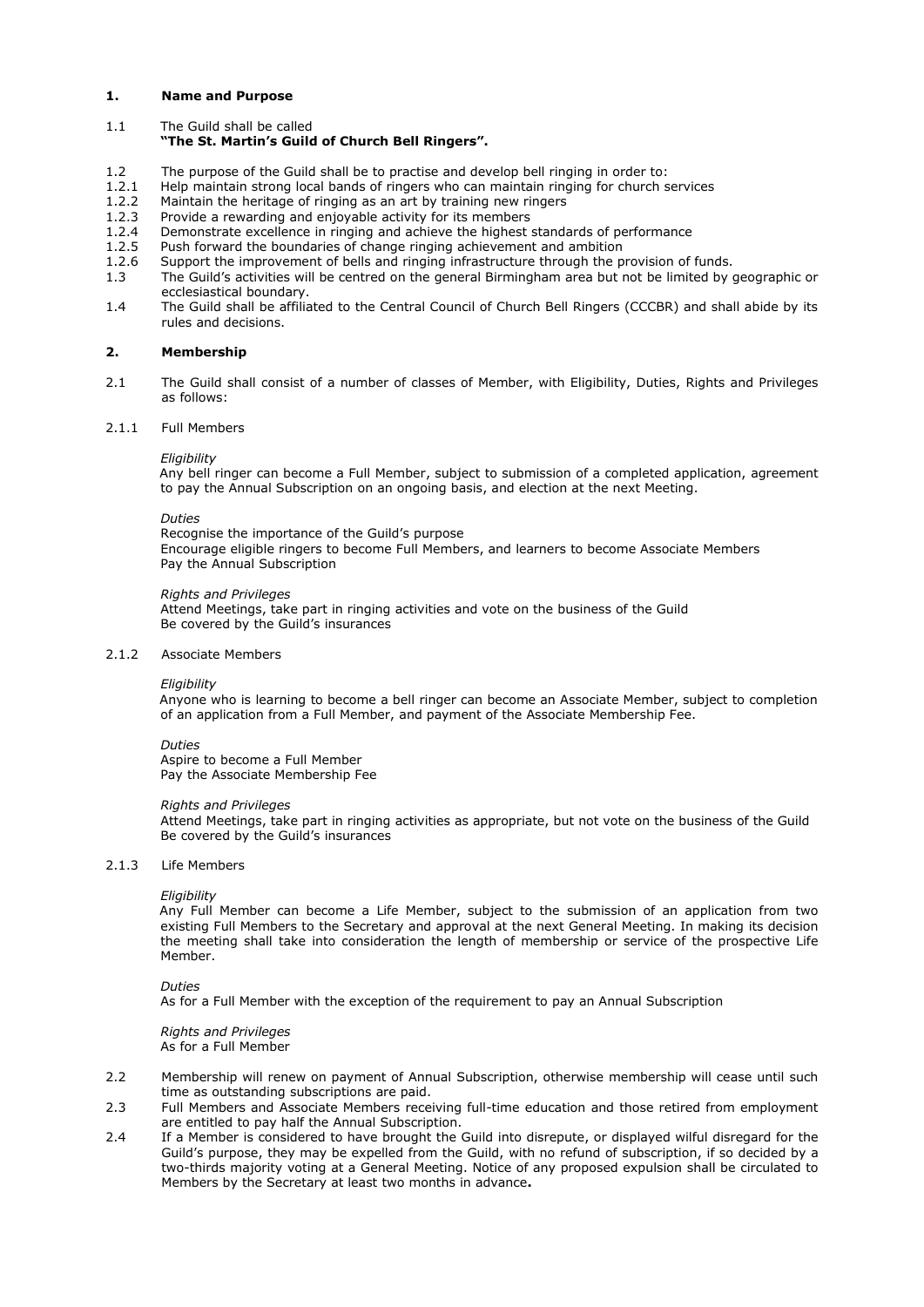2.5 The Guild may elect a Member as a Life Vice President to recognise exceptional service to the Guild or ringing as a whole. Notice of proposal of Life Vice Presidents shall be given by a Full Member or current Life Vice President at any General Meeting prior to the Annual General Meeting or in writing to the Secretary six weeks prior to the Annual General Meeting, and they shall be elected by simple majority vote at the Annual General Meeting. Life Vice Presidents to retain all the rights and privileges of Full Members and are not required to pay an Annual Subscription.

# **3. Officers and Officials**

- 3.1. The Officers of the Guild shall be:
- 3.1.1 a Master, who shall chair all Meetings of the Guild, and ensure that decisions made by the Guild comply with statutory requirements and CC Rules and Decisions.
- 3.1.2 a Ringing Master, whose duties shall include organising ringing practices, quarter peals, peals and other ringing events to further the purpose of the Guild.
- 3.1.3 a Secretary, whose duties shall include recording minutes of Meetings of the Guild, conduct of the Guild's correspondence, informing Members of the dates, venues and business of the Guild's Meetings and other activities.
- 3.1.4 a Treasurer, whose duties shall include keeping an account of the income and expenditure of the Guild, the preparation of an annual statement of the accounts for examination and presentation at the Annual General Meeting, maintenance of the Guild's insurances, and maintaining a complete register of all Members of the Guild.
- 3.1.5 an Archivist, whose duties shall include the safekeeping, preservation and curating of the Guild's library, peal and quarter peal records, and other property, the maintenance of an inventory of the Guild's property, and overseeing the loan of books and other property to Members.
- 3.1.6 a Recruitment Officer, whose duties shall include identifying opportunities to promote ringing and recruit potential Members.
- 3.1.7 a Safeguarding Officer, whose duties shall be to ensure that the procedures of the Guild comply with the safeguarding guidelines issued by the CCCBR, the Dioceses, and legal requirements. The Safeguarding Officer shall also provide guidance and assistance to Members regarding Safeguarding issues if able to do so, or to refer Members in need of assistance to the appropriate sources of guidance.
- 3.1.8 a Public Relations Officer, whose duties shall include promotion of the best possible image of bell ringing, bell ringers and the Guild to the general public.
- 3.2. The Officials of the Guild shall be:<br>3.2.1 Two General Fund Trustees, in wh
- Two General Fund Trustees, in whose names all funds and assets, other than the Bell Restoration Fund, of the Guild are vested.
- 3.2.2 Two Bell Restoration Fund Trustees, in whose names, along with the Master and Treasurer, all the funds and assets of the Bell Restoration Fund are vested.
- 3.2.3 Two Independent Examiners who shall examine the General Funds of the Guild and the Bell Restoration Fund and report to the Annual General Meeting.
- 3.2.4 A Dinner Secretary, who shall organise the Henry Johnson Commemoration Dinner, working with the Officers or a sub committee thereof.
- 3.3 All Officers and Officials shall normally be elected at the Annual General Meeting to serve until the next Annual General Meeting. The term of office of the Dinner Secretary shall take effect from 1st April following the Annual General Meeting.
- 3.4 Subject to the nominee's acceptance, the proposer and seconder of a candidate for an office shall give the proposed name to the Secretary no later than six weeks prior to the Annual General Meeting.
- 3.5 In the event of a vacancy occurring the Officers may appoint a replacement who shall serve until the next Annual General Meeting when an election to fill the office shall take place in accordance with the procedures in 3.4. Such temporary officers shall not act as Trustees of the Bell Restoration Fund.

# **4. Meetings**

- 4.1 The Annual General Meeting of the Guild shall normally be held on the second Saturday in January for the following purposes:
- 4.1.1 the election of Life Vice Presidents, Life Members, Officers and Officials of the Guild,
- 4.1.2 the presentation of the accounts and reports from Guild Officers,
- 4.1.3 the determination and apportionment of subscriptions and fees,
- 4.1.4 other appropriate business including the election of Central Council representatives.
- 4.2 Special General Meetings shall be held at a venue to be decided by the Officers within four weeks of either:
- 4.2.1 such a meeting being called by the Officers, or
- 4.2.2 receipt by the Secretary of a written notice specifying the business to be transacted at the meeting signed by at least one tenth of the Full Members of the Guild.
- 4.3 The quorum at the Annual General Meeting or at a Special General Meeting shall be one fifth of the Full Members of the Guild.
- 4.4 All motions and propositions, unless otherwise provided for by the rules, shall be decided on a simple majority of those members voting. The Chairman of the meeting shall have a casting vote.
- 4.5 Full Members, Life Vice Presidents and Life Members unable to attend an Annual or Special General Meeting and having tendered a written apology may register their views on the business of the meeting and vote by writing to the Secretary prior to the meeting. The number of such voting members shall not count towards the relevant quorum but their votes shall count equally with those of the members present.
- 4.6 In the absence of either the Master or Secretary from an Annual or Special General Meeting the members present shall elect a substitute for that meeting.